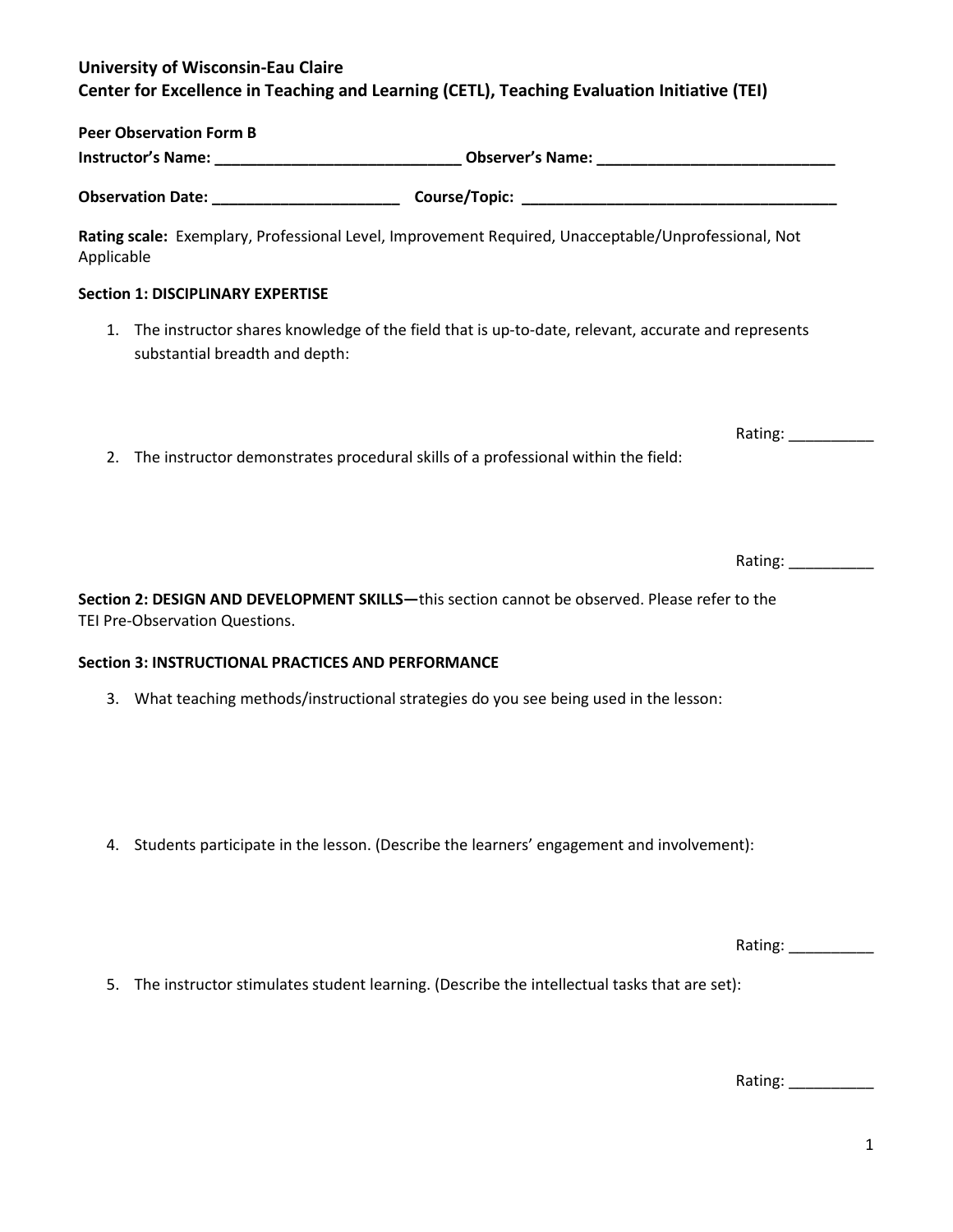### **University of Wisconsin-Eau Claire Center for Excellence in Teaching and Learning (CETL), Teaching Evaluation Initiative (TEI)**

6. The instructor illustrates concepts or information in meaningful ways, so that learners are encouraged to make connections with other material:

7. The instructor guides learner thinking, monitors learner progress, and gives feedback:

**Section 4: LEARNING AND TEACHING ENVIRONMENT**

**8.** The instructor is an effective communicator:

9. The lesson is organized which contributes to student learning:

10. The instructor creates an environment conducive to student learning (i.e., fair, respectful, and welcoming):

Rating: \_\_\_\_\_\_\_\_\_\_

Overall Comments:

Rating: \_\_\_\_\_\_\_\_\_\_

Rating: \_\_\_\_\_\_\_\_\_\_\_\_\_

Rating: \_\_\_\_\_\_\_\_\_\_

Rating: \_\_\_\_\_\_\_\_\_\_\_\_